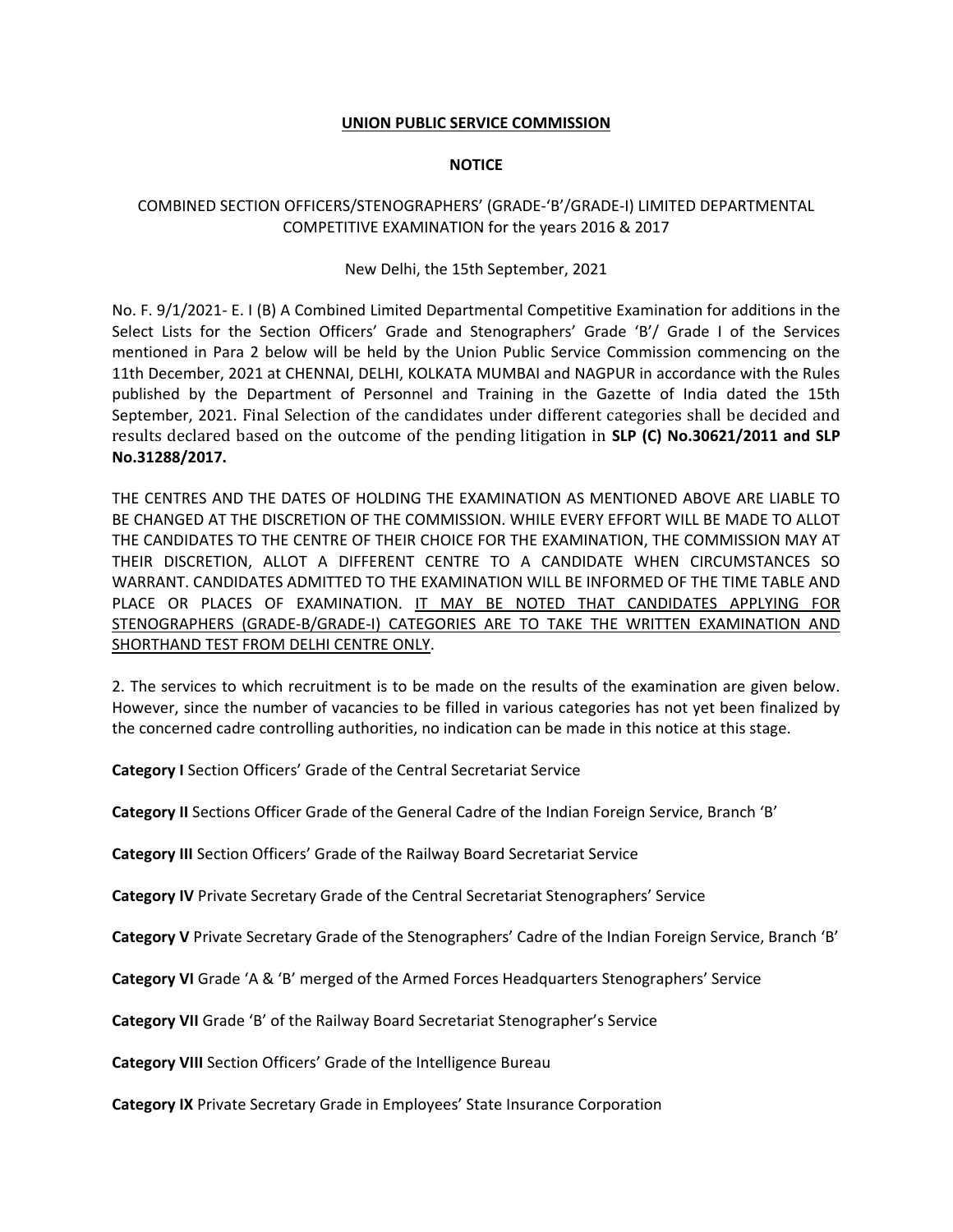**3. A candidate who is eligible for more than one Category of Service and wishes to compete for both, need fill in only one application.** 

**N.B. ‐ Candidates must indicate clearly in their applications the Category/Categories for which they are competing. Candidates competing for two Categories should specify in their application the two categories in the order of preference. No request for addition/alteration in the preferences already indicated by a candidate in his application will be entertained by the Commission.** 

#### **4. LAST DATE FOR RECEIPT OF APPLICATION:**

**The candidates will have to fill in their application form online on UPSC website (www.upsc.gov.in). Detailed instructions to fill up the online application will be available on UPSC website. A printed copy of the submitted online application is required to be routed through their Head of Department/Head of Office to the Commission. The online applications can be filled by the applicants from 15th September, 2021 to 05 October, 2021 (till 6.00 p.m.), after which the link will be disabled. The last date for receipt of printed copy of the application in the Commission through proper channel is 20th October, 2021. The complete printed copy of the application form duly verified/certified by concerned Head of Department/Office must reach the Under Secretary (E‐VI), Union Public Service Commission, Dholpur House, Shahjahan Road, New Delhi‐110069 on or before the prescribed date.** 

**e‐Admit Card of the admitted candidates to this examination will be uploaded on the UPSC website (www.upsc.gov.in) three weeks before the date of commencement of this examination and can be downloaded by the eligible candidates. No paper admit card will be issued by the Commission. Candidates shall not be admitted to the examination unless he/she holds a downloaded e‐admit card. Candidates are required to fill in their valid and active e‐mail id in their online application form as Commission may use electronic modes for contacting them.** 

**NOTE: Only those candidates whose printed copy of online application is forwarded by their Head of Department/Office will be considered for admission to this Examination. They should further note that the Commission will in no case be responsible for non‐receipt of their application or any delay in receipt thereof on any account whatsoever. No application, received after the prescribed last date for receipt of printed copy of the application in the Commission through proper channel, will be entertained under any circumstances and all the late applications will be summarily rejected. They should, therefore, ensure that after verifying the relevant entries and completing the endorsement at the end of the application form, their applications are forwarded by their Department or Head of Office, so as to reach the Commission's Office on or before the prescribed last date.** 

> OM PRAKASH, UNDER SECRETARY UNION PUBLIC SERVICE COMMISSION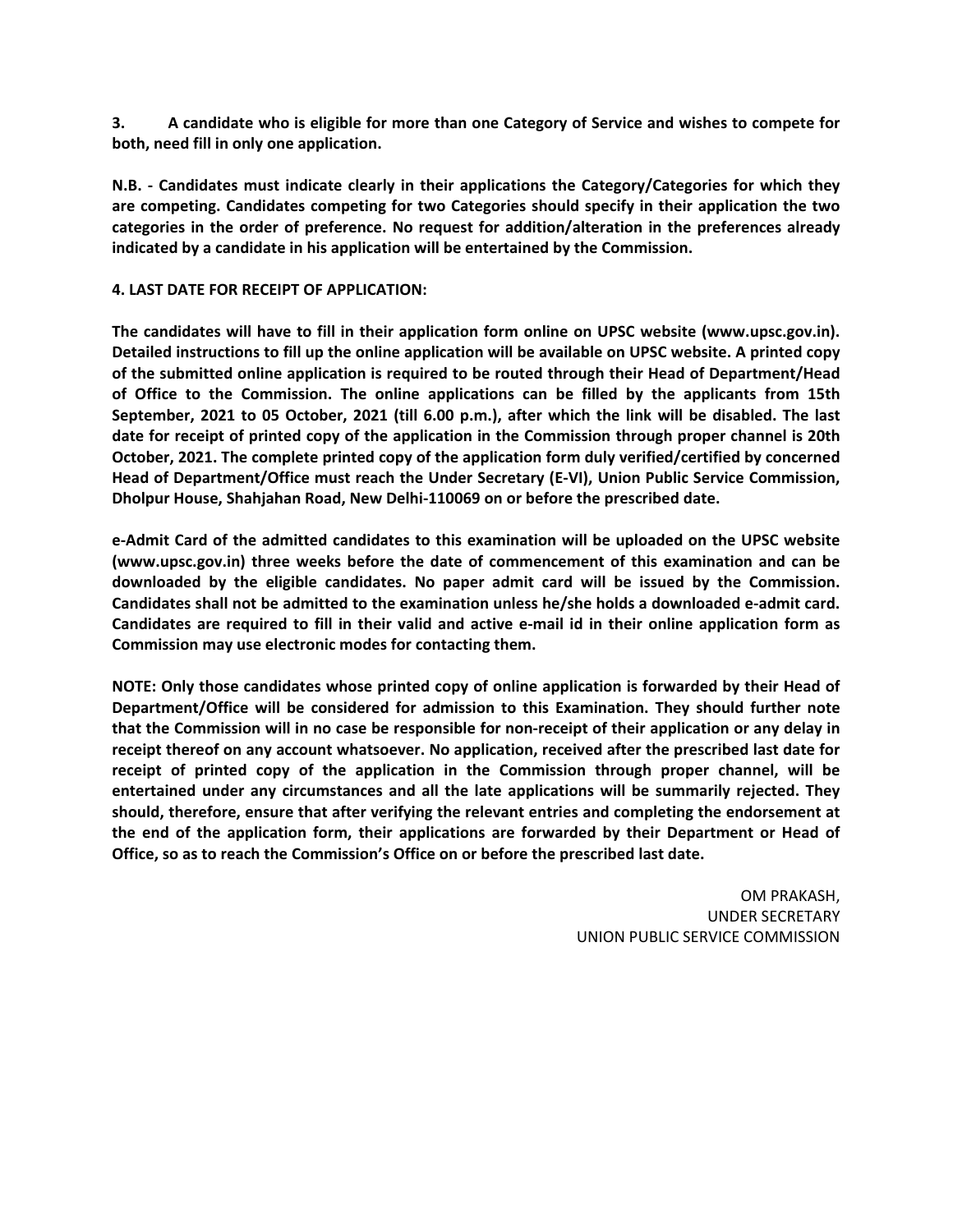### **ANNEXURE Instructions to Candidates**

1. Before filling in the application form, the candidates should consult the Notice and Rules carefully to see if they are eligible. The conditions prescribed cannot be relaxed.

BEFORE SUBMITTING THE APPLICATION THE CANDIDATE MUST SELECT FINALLY FROM AMONG THE CENTRES GIVEN IN PARAGRAPH 1 OF THE NOTICE, THE PLACE AT WHICH HE/SHE WISHES TO APPEAR FOR THE EXAMINATION.

IF ANY CANDIDATE APPEARS AT A CENTRE OTHER THAN THE ONE INDICATED BY THE COMMISSION IN THE ADMISSION CERTIFICATE, THE PAPERS OF SUCH A CANDIDATE WILL NOT BE VALUED, AND HIS/HER CANDIDATURE WILL BE LIABLE TO CANCELLATION.

## **Candidates should note that no request for change of centre will be entertained under any circumstances.**

2. The Candidates applying for the examination should ensure that they fulfill all the eligibility conditions for admission to the Examination. Their admission at all the stages of examination for which they are admitted by the Commission viz. Written Examination and evaluation of Service Record will be purely provisional, subject to their satisfying the prescribed eligibility conditions. If on verification at any time before or after the Written Examination or evaluation of Service Records, it is found that they do not fulfill any of the eligibility conditions; their candidature for the examination will be cancelled by the Commission.

3 Candidates admitted to the examination will be required to produce their official Identity Card at the time of appearing in the Examination along with the e‐Admission Certificate.

4 Candidates should also ensure that the signatures appended by them in all the places viz. in their application form, in the Attendance List and in all the correspondence with the Commission should be identical and there should be no variation of any kind. If any variation is found in the signatures appended by him at different places, his candidature will be liable to be cancelled by the Commission.

5 Candidates should further note that no correspondence will be entertained by the Commission from them to change any of the entries made in the application form. As the application forms are processed by a computerized system they should take special care to fill up the application form correctly.

6 A candidate must submit his printed copy of the online application through the Head of his Department or Head of Office concerned who will verify the relevant entries and complete the endorsement at the end of the application form and forward it to the Commission.

7. Candidates are not entitled to receive any Traveling Allowance from Union Public Service Commission for attending the examination.

8. All Communications in respect of an application should be addressed to the Under Secretary (SO LDCE), Union Public Service Commission, Dholpur House, Shahjahan Road, New Delhi‐ 110069 and should invariably contain the following particulars: (1) Name of Examination

(2) Month and Year of Examination

(3) Registration ID [RID]/ Date of Birth/Roll No. if allocated.

(4) Name of candidate (in full and in block capital letters), and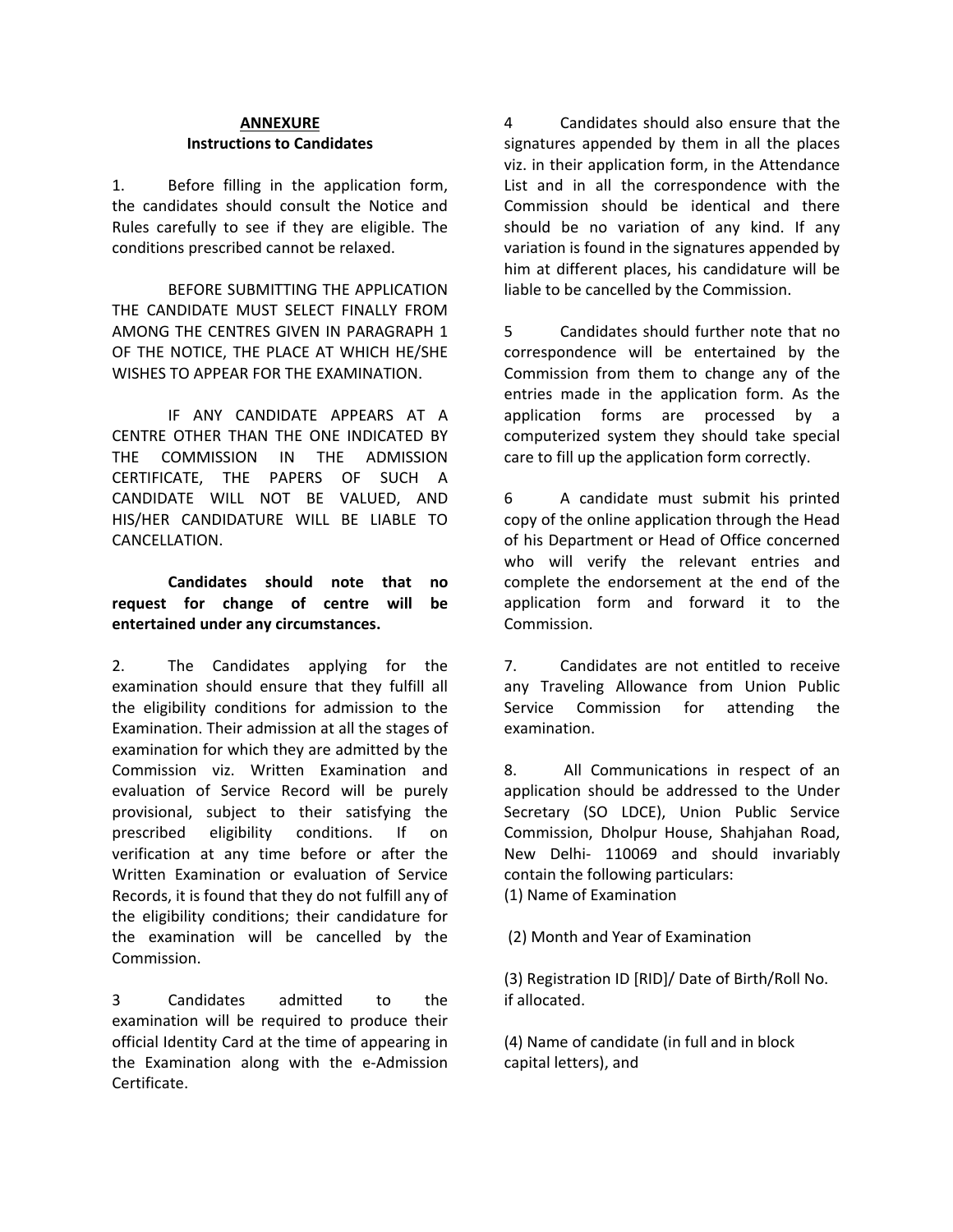(5) Complete postal Address as given in the applications.

N.B. (1)‐ Communications not containing the above particulars may not be attended to.

N.B.‐ (2)‐ If a letter / communication is received from a candidate after an Examination has been held and it does not give his full name and Roll Number it will be ignored and no action will be taken thereon.

9. **Change in Address**.‐ A candidate must see that communications sent to him at the address stated in his application are redirected, if necessary, change in address should be communicated to the Commission at the earliest opportunity . Although the Commission makes every effort to take account of such changes they cannot accept any responsibility in the matter.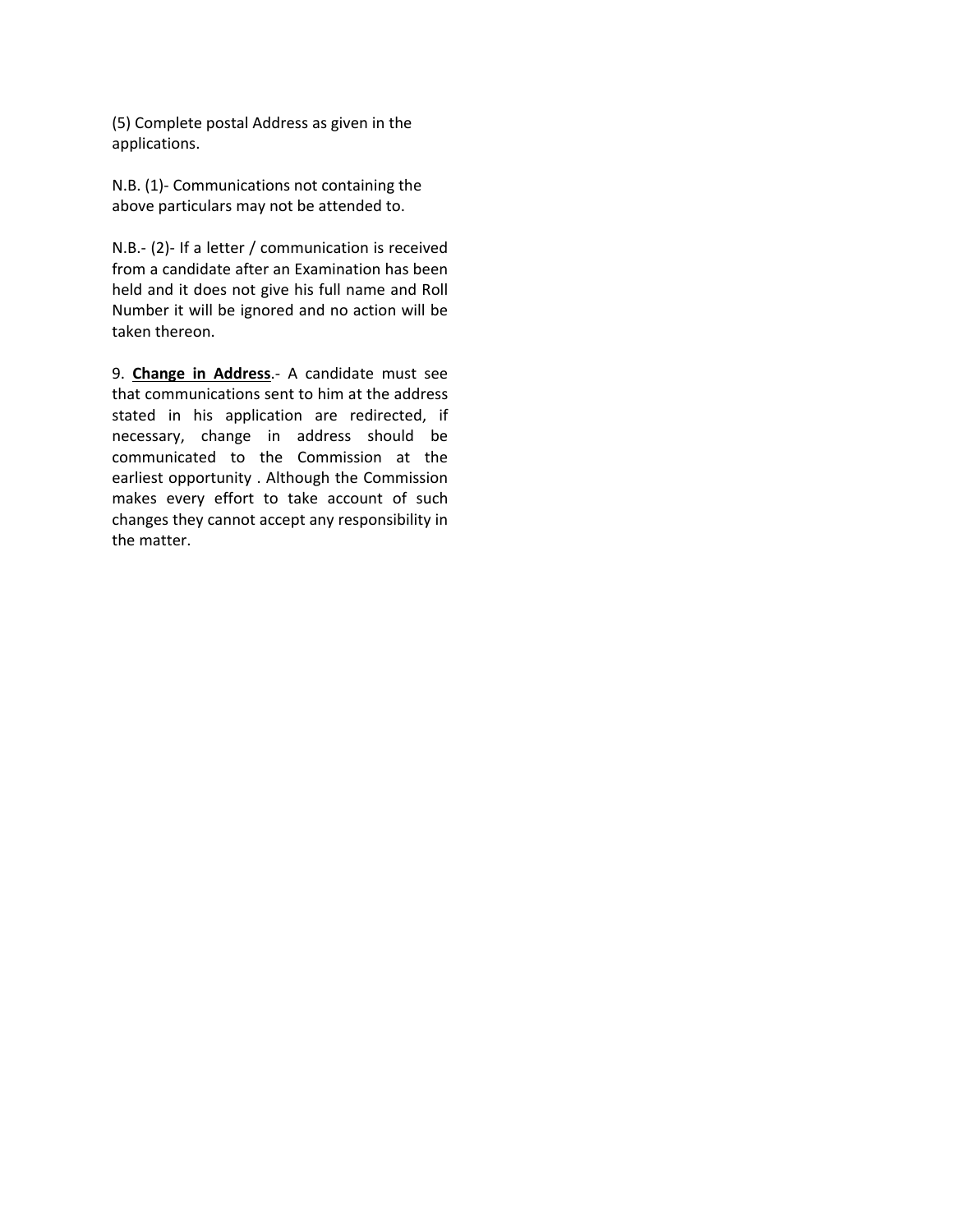# **Instructions for filling in online Application Form for Combined SOs'/Stenographers' (Grade 'B'/Grade‐I) Limited Departmental Competitive Examination, for the year 2016 & 2017**

**A. Candidates are advised to read carefully the Rules of the Combined SOs'/Stenographers' (Grade 'B'/Grade‐I) Limited Departmental Competitive Examination, for the year 2016 & 2017 which include conditions of eligibility etc. as published by the Department of Personnel and Training in the Gazette of India, dated 15th September, 2021.** 

**B.** Read the following instructions before filling up the online Application Form.

### **1 HOW TO APPLY:**

- a. Candidates must apply Online by using the link given in the website www.upsc.gov.in. **The Online Application Form can be filled from 15th September, 2021 to 05th October, 2021 till 6.00 p.m. after which the link will be disabled.**
- b. Candidates should ensure that all columns of the Online Application Form are filled in correctly. No correspondence will be entertained by the Commission from candidates to change any of the entries made in the Application Form.

### **2. LAST DATE FOR RECEIPT OF PRINTED COPY OF ONLINE APPLICATION:**

**A printed copy of the submitted online application is required to be routed through their Head of Department/Head of Office to the Commission. The online applications can be filled by the applicants from 15th September, 2021 to 05th October, 2021 (till 6.00 p.m.), after which the link will be disabled. The last date for receipt of printed copy of the application in the Commission through proper channel is 20th October, 2021. The complete printed copy of the application form duly verified/certified by concerned Head of Department/Office must reach the Under Secretary (E‐VI), Union Public Service Commission, Dholpur House, Shahjahan Road, New Delhi‐110069 on or before the prescribed date.** 

**e‐Admit Card of the admitted candidates to this examination will be uploaded on the UPSC website (www.upsc.gov.in) three weeks before the date of commencement of this examination and can be downloaded by the eligible candidates. No paper admit card will be issued by the Commission. Candidates shall not be admitted to the examination unless he/she holds a downloaded e‐admit card. Candidates are required to fill in their valid and active e‐mail id in their online application form as Commission may use electronic modes for contacting them.** 

**NOTE: Only those candidates whose printed copy of online application is forwarded by their Head of Department/Office will be considered for admission to this Examination. They should further note that the Commission will in no case be responsible for non‐receipt of their application or any delay in receipt thereof on any account whatsoever. No application, received after the prescribed last date for receipt of printed copy of the application in the Commission through proper channel, will be entertained under any circumstances and all the late applications will be summarily rejected. They should, therefore, ensure that after verifying the relevant entries and completing the endorsement at the end of the application form, their applications are forwarded by their Department or Head of Office, so as to reach the Commission's Office on or before the prescribed last date.**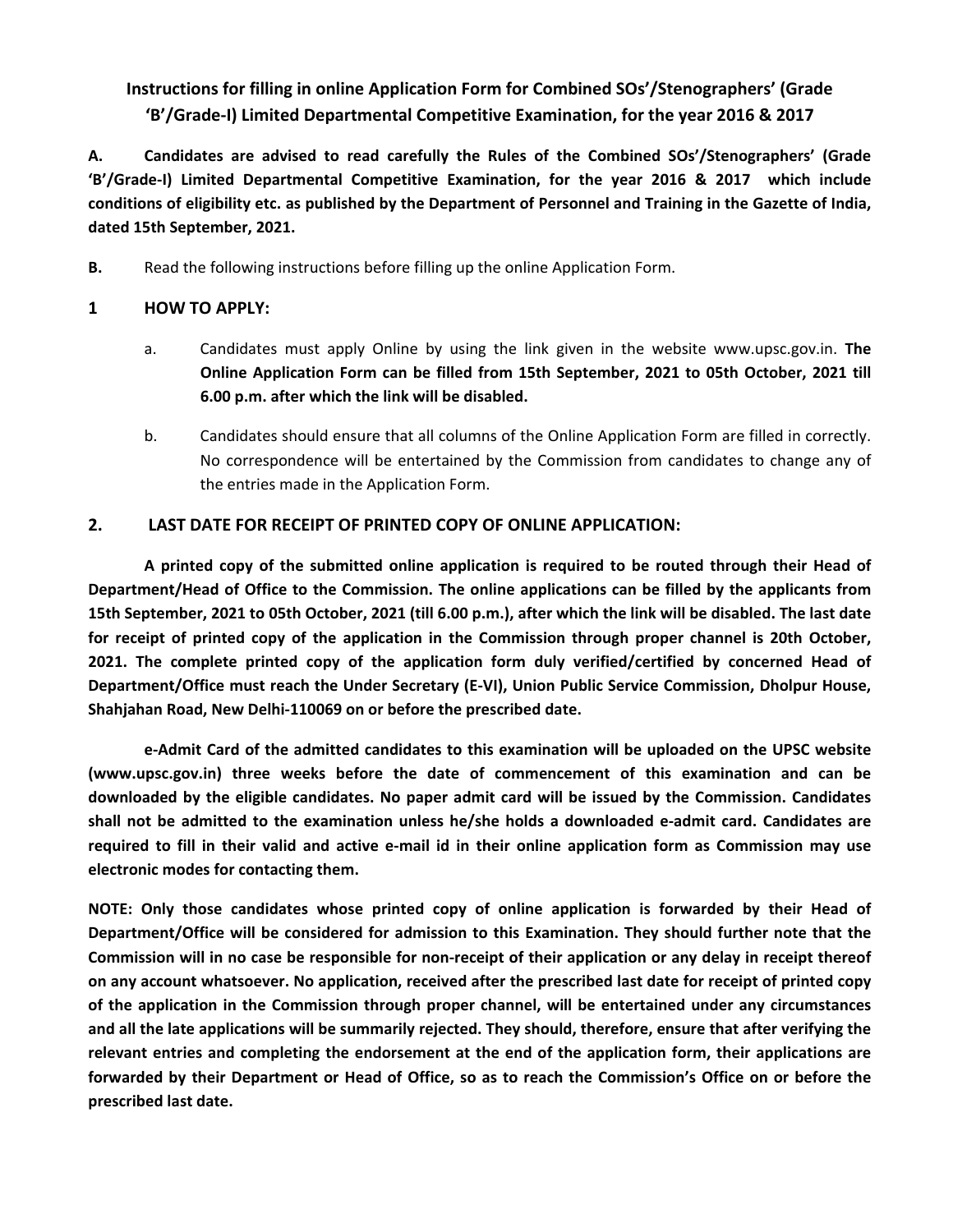3. (a) All the field are compulsory to fill in.

(b) Please ensure that you provide a valid and an active e-mail address in the e-mail address.

4. After clicking the submission button, you will get a message on your screen, clearly mentioning your Name and e‐mail that you have been registered and your password has been sent to your e‐mail address. Please note down your password.

5. Online APPLICATION FORM has six modules as indicated above, namely- Personal, Examination Information, Grade Information, Employment Information, upload image of Photograph and Signature and Final Submission.

 6. Candidates are required to fill all the modules completely before finally submitting the form ONLINE, using the Final Submission Module.

7. Candidates should save each module after completing the same. However, candidates will have the option to make changes in any module before final submission of APPLICATION FORM. **Once Final Submission has been made, then no change will be possible Online.**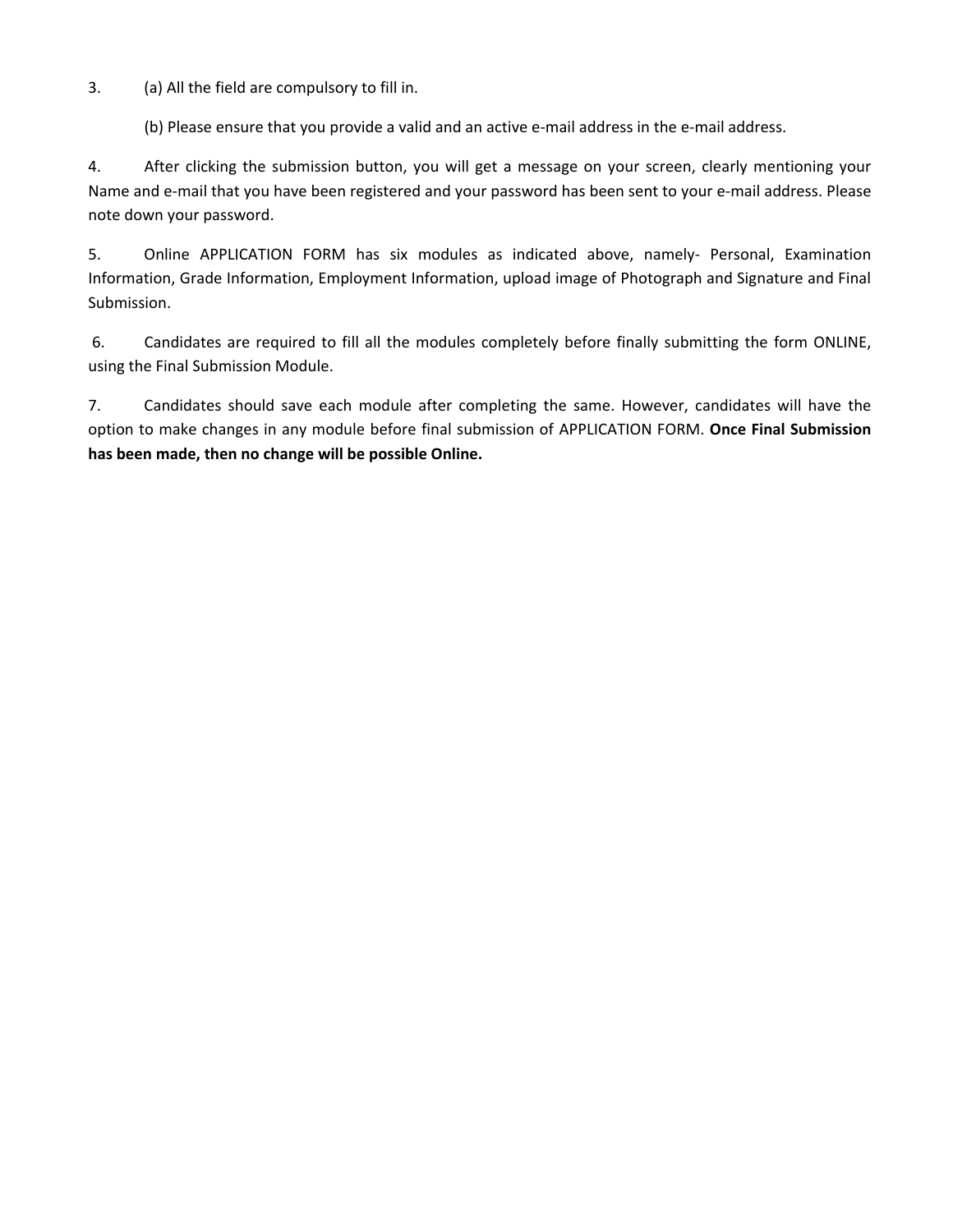### **MINISTRY OF PERSONNEL, PUBLIC GRIEVANCES AND PENSIONS (Department of Personnel and Training)**

#### **NOTIFICATION**

### New Delhi, the 15<sup>th</sup> September, 2021

### **RULES**

**No. 6/1/2020-CS.I (F).** - The rules for a Combined **Section Officers'!** Stenographers' (Grade B'/ Grade-1) Limited Departmental Competitive Examination for the **years** 2016 & 2017 to be held by the Union Public Service Commission, for additions in the Select Lists for the Section Officers' Grade and Stenographers' (Grade 'B'/Grade-I) of the Services mentioned below are, with the concurrence of the Ministries concerned, published for general information.

#### **Category I**

Section Officers' Grade of the Central Secretariat Service.

#### **Category II**

Section Officer Grade of the General Cadre of the Indian Foreign Service, Branch 'B'

### **Category Ill**

Section Officers' Grade of the Railway Board Secretariat Service

#### **Category IV**

Private Secretary Grade of the Central Secretariat Stenographers' Service.

#### **Category** V

Private Secretary Grade of the Stenographers' Cadre of the Indian Foreign Service, Branch 'B'

### **Category VI**

Grade 'A' & 'B' merged of the Armed Forces Headquarters Stenographers' Service.

#### **Category VU**

Grade 'B' of the Railway Board Secretariat Stenographers' Service.

#### **Category VIII**

Section Officers' Grade of the Intelligence Bureau.

### **Category IX**

Private Secretary Grade in Employees' State Insurance Corporation

i. The number of persons to be selected for inclusion in the Select List for each grade will be specified in the Notice issued by the Commission. Final Selection of the candidates under different categories shall be decided and results declared based on the outcome of the pending litigation in **SLP (C) No.30621/2011 and SLP (C) No.31288/2017.** In respect of category III, the Ministry of Railways issued a provisional seniority list dated 04.06.2021, revising the seniority list of Assistant Section Officer (ASO) grade of Railway Board Secretariat Service from the year 1985 to 2011.The same is yet to be finalized. Results in respect of Category III will be kept withheld till the seniority list of Assistant Section Officer (ASO) grade is finalized by the Ministry of Railways and the candidates' final eligibility will be decided based on the seniority list of the relevant years finalized by the Ministry of Railways.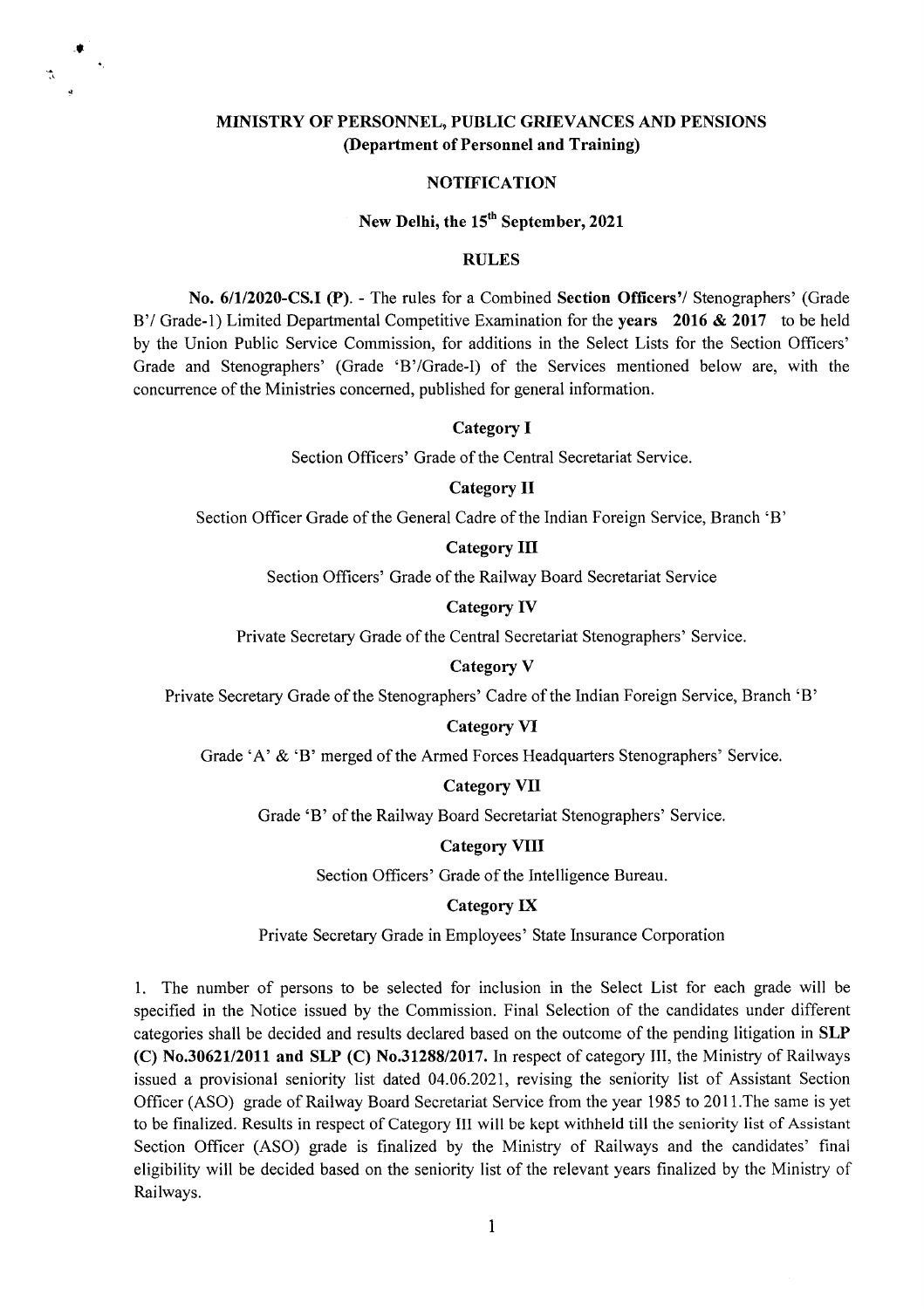2. The examination will be conducted by the Union Public Service Commission in the manner prescribed in Appendix to these Rules.

The dates on which and the places at which the examination will be held shall be fixed by the Commission.

3. Permanent or regularly appointed temporary Officers of the Grade and Services mentioned in column 1 below who on the crucial date for eligibility (as mentioned below) satisfy the conditions regarding length of service and educational qualification etc. mentioned in column 2 shall be eligible to appear at the examination for the category of service mentioned in column 3.

#### **Crucial dates for eligibility**

| $1st$ July, 2016 | for 2016 Examination |
|------------------|----------------------|
| $1st$ July, 2017 | for 2017 Examination |

### **Note:**

 $\ddot{\psi}$ 

ù.

1. Candidate(s) eligible for 2016 Examination are also eligible for 2017 Examination subject to fulfillment of all other eligibility conditions and provided candidate specifically opts to be so considered.

| Column 1                                                                                                                                                                                                                                           | Column <sub>2</sub>                                                                                                                                                                                                                                                                                                                                                                                                                                                                                              | Column 3     |
|----------------------------------------------------------------------------------------------------------------------------------------------------------------------------------------------------------------------------------------------------|------------------------------------------------------------------------------------------------------------------------------------------------------------------------------------------------------------------------------------------------------------------------------------------------------------------------------------------------------------------------------------------------------------------------------------------------------------------------------------------------------------------|--------------|
| Assistant<br>Section<br>Officers' Grade of the<br>Central<br>Secretariat<br>Service and Personal<br>Assistants'<br>Grade<br>(Stenographers Grade<br>C) of the Central<br>Secretariat<br>Stenographers'<br>Service                                  | Not less than 5 years' approved Service and shall<br>also have earned at least four Annual Performance<br>Appraisal Reports in the Assistant Section<br>Officers' Grade of the Central Secretariat<br>Service or Personal Assistants' grade of the Central<br>Stenographers' Service. Personal<br>Secretariat<br>Assistants of CSSS shall possess a Bachelor's<br>from<br>recognized<br>Degree<br>a<br>University or equivalent.                                                                                 | Category 1   |
| Assistant Grade of the<br>General<br>Cadre.<br>Assistant<br>Personal<br>of<br>Grade<br>the<br>Stenographers' Cadre<br>and Cypher Assistant<br>Grade of the Cypher<br>sub-cadre<br><sub>of</sub><br>the<br>Indian<br>Foreign<br>Service, Branch 'B' | Not less than 5 years approved service and shall also<br>have earned at least 4 Annual Performance Appraisal<br>Reports in the Assistant Grade of the General Cadre /<br>Cypher Assistant Grade of the Cypher Cadre /<br>Personal Assistant Grade of the Stenographers'<br>Further, candidates<br>should possess a<br>Cadre.<br>Bachelor's degree from a recognized University and<br>should have completed such mandatory training<br>programme(s) as may be prescribed by the Ministry<br>of External Affairs. | Category II  |
| Assistant<br>Section<br>Officers'<br>Grade of<br>Railway<br>Board<br>Secretariat Service and<br>Grade<br>C of the                                                                                                                                  | Not less than 5 years' approved and continuous<br>Service in the Assistant Section Officers' Grade of<br>the Railway Board Secretariat Service or in Grade II<br>/ Grade C of the Railway Board Secretariat                                                                                                                                                                                                                                                                                                      | Category III |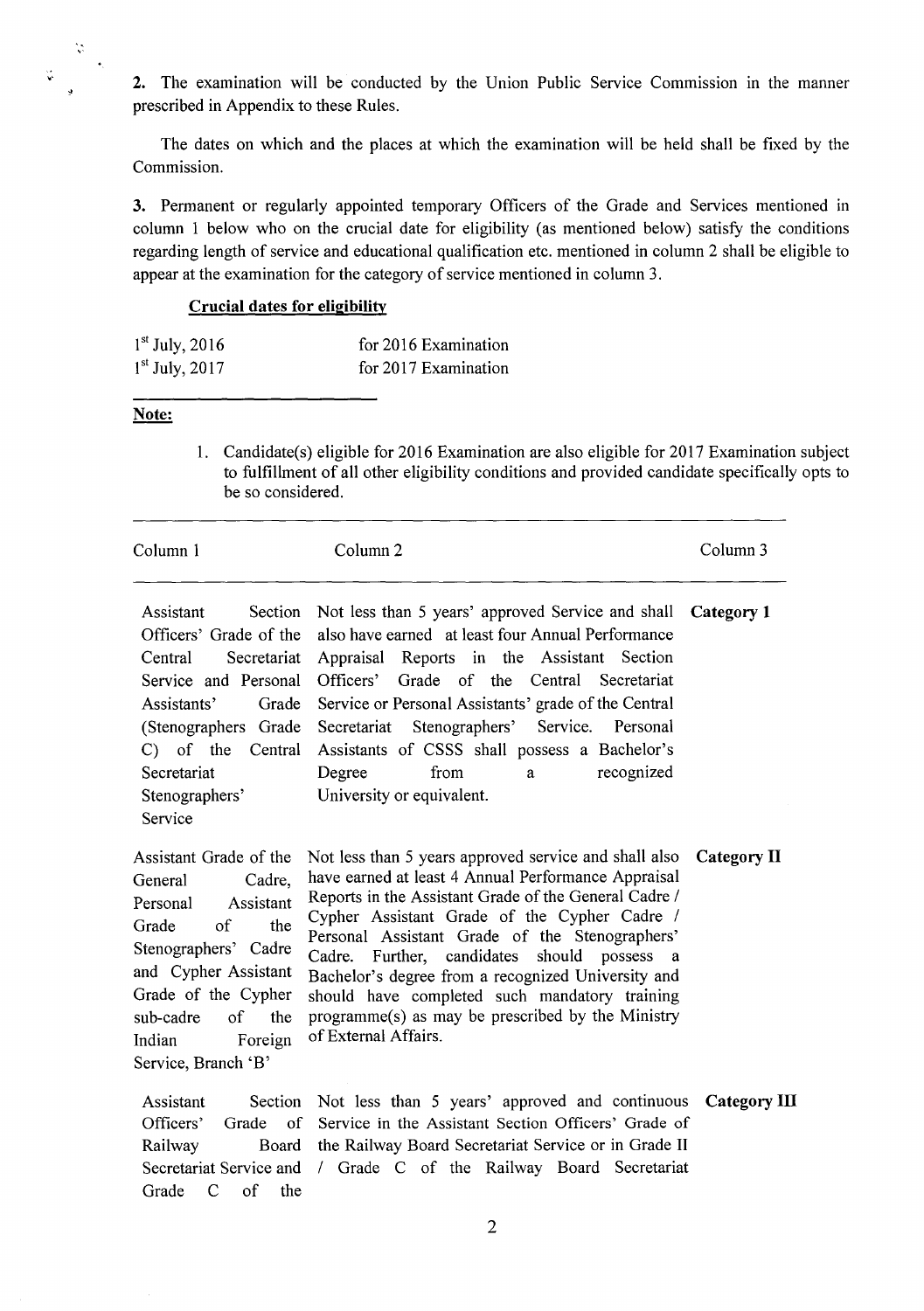Railway Board Stenographers' Service or in both as the case may be. Secretariat Stenographers' Service.

- Personal Assistant of Not less than 3 years' approved and continuous **Category IV**  the Central Secretariat service in Personal Assistants' Grade of the Central Stenographers' Service Secretariat Stenographers' Service and shall possess a Bachelor's Degree from a recognized University. Personal Assistant Grade of the Stenographers' Cadre of the Indian Foreign Service Branch 'B' Grade C of Armed Forces Headquarters Stenographers' Service Not less than *5* years approved service in the Personal **Category** V Assistant Grade of the Stenographers' Cadre and shall possess a Bachelor's Degree of a recognized University. Further, candidates should have completed such mandatory training programme(s) as may be prescribed by the Ministry of External Affairs. Not less than 3 years' approved and continuous **Category VI**  service in Grade II / Grade C of the Armed Forces Headquarters Stenographers' Service. Grade C of the Railway Not less than 5 years' approved and continuous **Category VII** Board Secretariat service in Grade II / Grade C of the Railway Board Stenographers' Service Secretariat Stenographers' Service.
- Assistant Grade of TB *I*  Stenographers' Service Grade II of TB Personal Assistants in Employees' State Permanent or regularly appointed temporary **Category VIII** Assistant /Stenographers Grade-II (Personal Assistants) of the Intelligence Bureau with not less than 4 years of approved and continuous service in the case of officers appointed in the grades on the basis of Competitive Examination or Limited Departmental Competitive Examination as the case may be, provided that the examination should have been held not less than five years before the  $1<sup>st</sup>$  July of the year in which the Section Officers Limited Departmental Competitive Examination is held, or not less than five years of approved and continuous service, in the case of officers appointed in the grades on the basis of seniority in their respective feeder grades on  $1<sup>st</sup>$  July of the year in which Section Officers grade Limited Departmental Competitive Examination is held, will be eligible to appear in the examination. Not less than 3 years' approved and continuous **Category IX** service in Personal Assistants Grade in Employees'

State Insurance Corporation.

Insurance Corporation

3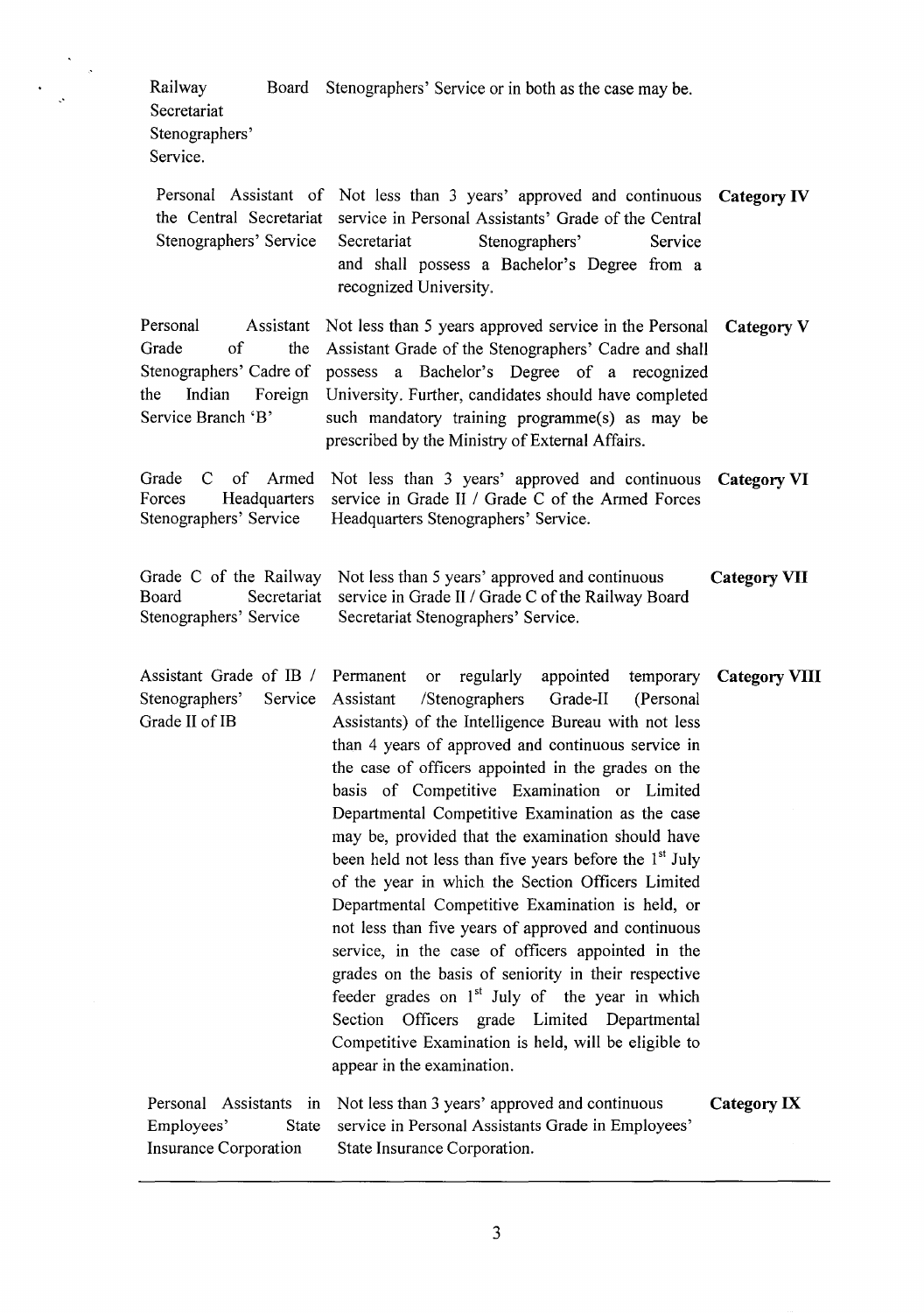Provided that in the case of a candidate (except a candidate appearing for Category I, Category II, Category IV, Category V examination ) who had been appointed to the Grades mentioned in column I above on the result of a Competitive Examination, including a Limited Departmental Competitive Examination, such an examination should have been held not less than *5* years before the crucial date and he should have rendered not less than 4 years approved and continuous service in that grade on the crucial date.

V

Provided that in the case of a candidate appearing for Categories IV and IX examination who had been appointed to the Grade mentioned in column I above on the result of a Competitive Examination including a Limited Departmental Competitive Examination, such an examination should have been held not less than 3 years before the crucial date and he/she should have rendered not less than 2 years approved and continuous service in that grade on the crucial date.

Note 1. Permanent or regularly appointed officers of the Grades and Services mentioned in Column I above who are on deputation to ex-cadre posts for a specified period with the approval of the competent authority will be eligible to be admitted to the examination, if otherwise eligible and the service rendered by them during the period of deputation will qualify towards the length of service mentioned in column 2.

This however does not apply to the officers of the Grades and Services mentioned in Column 1 above who have been appointed to ex-cadre posts or to another Service on "transfer" and do not have a lien in the Grades and Services referred to in Column 1.

Note 2. Assistant Section Officers of the Central Secretariat Service and Stenographers of the Central Secretariat Stenographers' Service who have opted for appointment to the Indian Foreign Service, Branch'B' and have been appointed to any Grade of that Service in pursuance of such option shall not be eligible for admission to the examination for Categories I and IV.

Note 3. Assistant Section Officers of the Central Secretariat Service and Stenographers of the Central Secretariat Stenographers' Service who are on deputation to the Indian Foreign Service, Branch 'B' shall not be eligible for admission to the examination for Categories II and V.

4. A candidate, who is eligible to compete for two categories and who exercises this option, should specify clearly in the Application the categories for which he/she is eligible and wishes to be considered in the order of preference. No request for any change/addition/ alteration in the preference already indicated by a candidate in his/her application will be entertained by the Commission. Candidates may also take care to choose Category No. correctly, as corrections/ incorrect combination will not be considered/allowed and may lead to summary rejection of the candidature. It may also be noted that a candidate will not be considered for any category that he/she has not specifically chosen in the application form.

5. The decision of the Commission with regard to the acceptance of the application of a candidate and his/her eligibility or otherwise for admission to the Examination shall be final.

6. No candidate will be admitted to the examination unless he holds certificate of admission from the Commission.

- 7. A candidate who is or has been declared by the Commission to be guilty of:-
	- (i) Obtaining support for his/her candidature by the following means, namely:
		- a) Offering illegal gratification to; or
			- b) Applying pressure on; or
			- c) Blackmailing, or threatening to blackmail any person connected with the conduct of the examination; or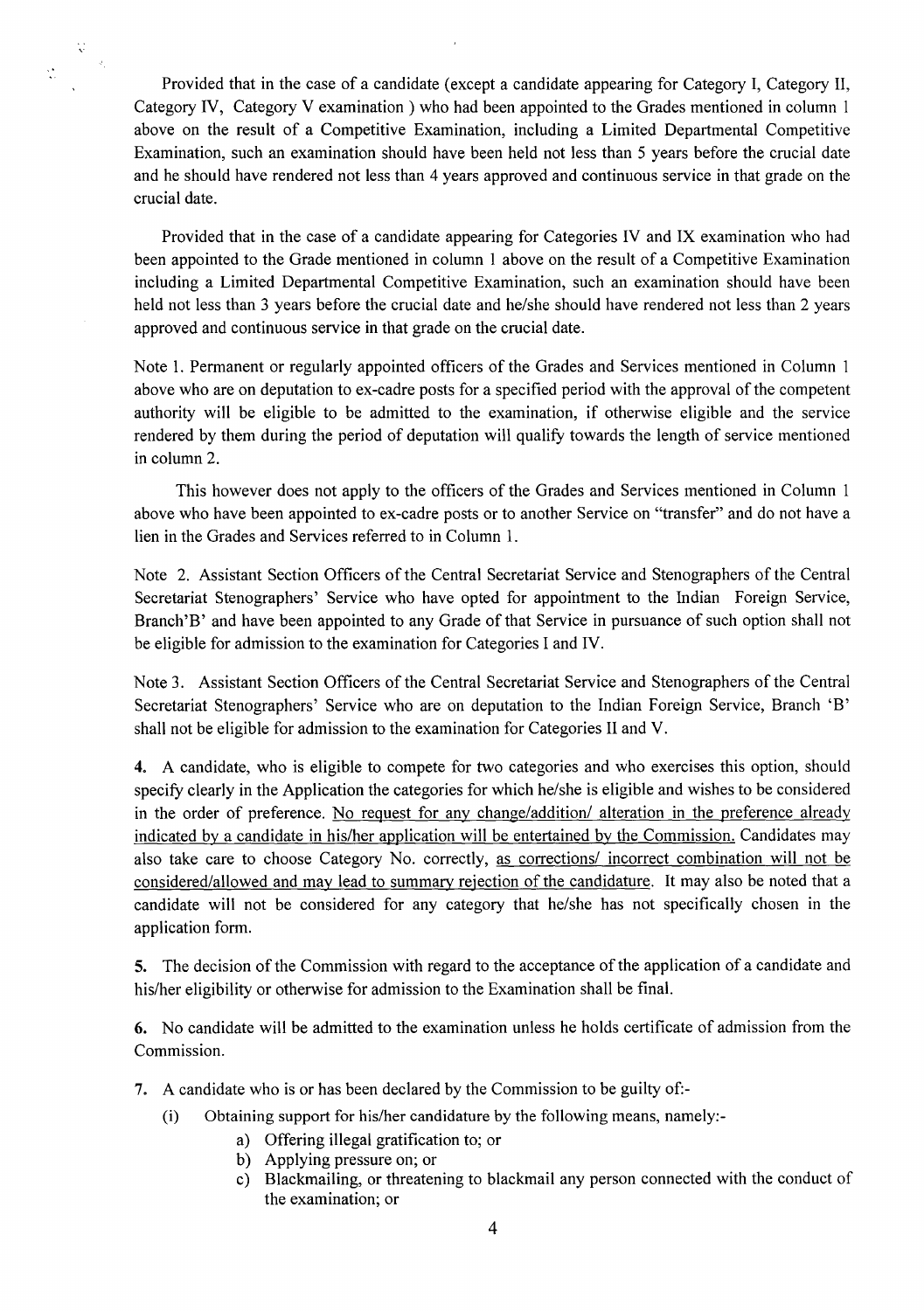(ii) impersonation, or

Ŵ

 $\mathcal{O}(\mathbb{R}^n)$ 

- (iii) procuring impersonation by any person, or
- (iv) submitting fabricated document or documents which have been tampered with, or
- (v) uploading irrelevant photos in the application form in place of actual photo/signature.
- (vi) making statements which are incorrect or false or suppressing material information, or
- (vii) resorting to the following means in connection with his/her candidature for the examination, namely:
	- a) obtaining copy of question paper through improper means;
	- b) finding out the particulars of the persons connected with secret work relating to the examination;
	- c) influence the examiners; or
- (viii) being in possession of or using unfair means during examination, or
- (ix) writing obscene matter or drawing obscene sketches or irrelevant matter in the script(s), or
- (x) misbehaving in the examination hall including tearing of the scripts, provoking fellow examinees to boycott examination, creating a disorderly scene and the like; or
- (xi) harassing or doing bodily harm to the staff employed by the Commission for the conduct of their examination, or
- (xii) being in possession of or using any mobile phone, (even in switched off mode), pager or any electronic equipment or programmable device or storage media like pen drive, smart watches etc. or camera or Bluetooth devices or any other equipment or related accessories either in working or switched off mode capable of being used as a communication device during the examination; or
- (xiii) violating any of the instructions issued to candidates along with their Admission Certificates permitting them to take the examination, or
- (xiv) attempting to commit or, as the case may be, abetting the Commission of all or any of the acts specified in the foregoing clauses; may, in addition to rendering himself/herself liable to criminal prosecution, be liable :-
	- (a) to be disqualified by the Commission from the Examination held under these Rules for which he/she is a candidate, and/or
	- (b) to be debarred either permanently or for a specified period-
		- (i) by the Commission from any examination or selection held by them;
		- (ii) by the Central Government from any employment under them; and
	- (c) to disciplinary action under the appropriate rules. Provided that no penalty under this rule shall be imposed except after-
		- (i) giving the candidate an opportunity of making such representation in writing as he may wish to make in that behalf; and
		- (ii) taking the representation, if any submitted by the candidate within the period allowed to him/her, into consideration.

7.(1) Any person who is found by the Commission to be guilty of colluding with a candidate(s) in committing or abetting the commission of any of the misdeeds listed at the clauses (i) to (xiii) above shall render himself/herself liable to action in terms of the clause (xiv).

8. (i) After the examination, candidates shall be considered for vacancies for two years **i.e. 2016 & 2017** subject to their eligibility for any or all the years and will be arranged by the Commission in the order of merit as disclosed by the aggregate marks finally awarded to each candidate subject to qualifying standards for each paper/part of the examination as decided by the Commission. However, the results shall be declared separately to ensure that if vacancies remain unfilled in any of the year (i.e. 2016 and 2017), the same are carried forward to next vacancy year.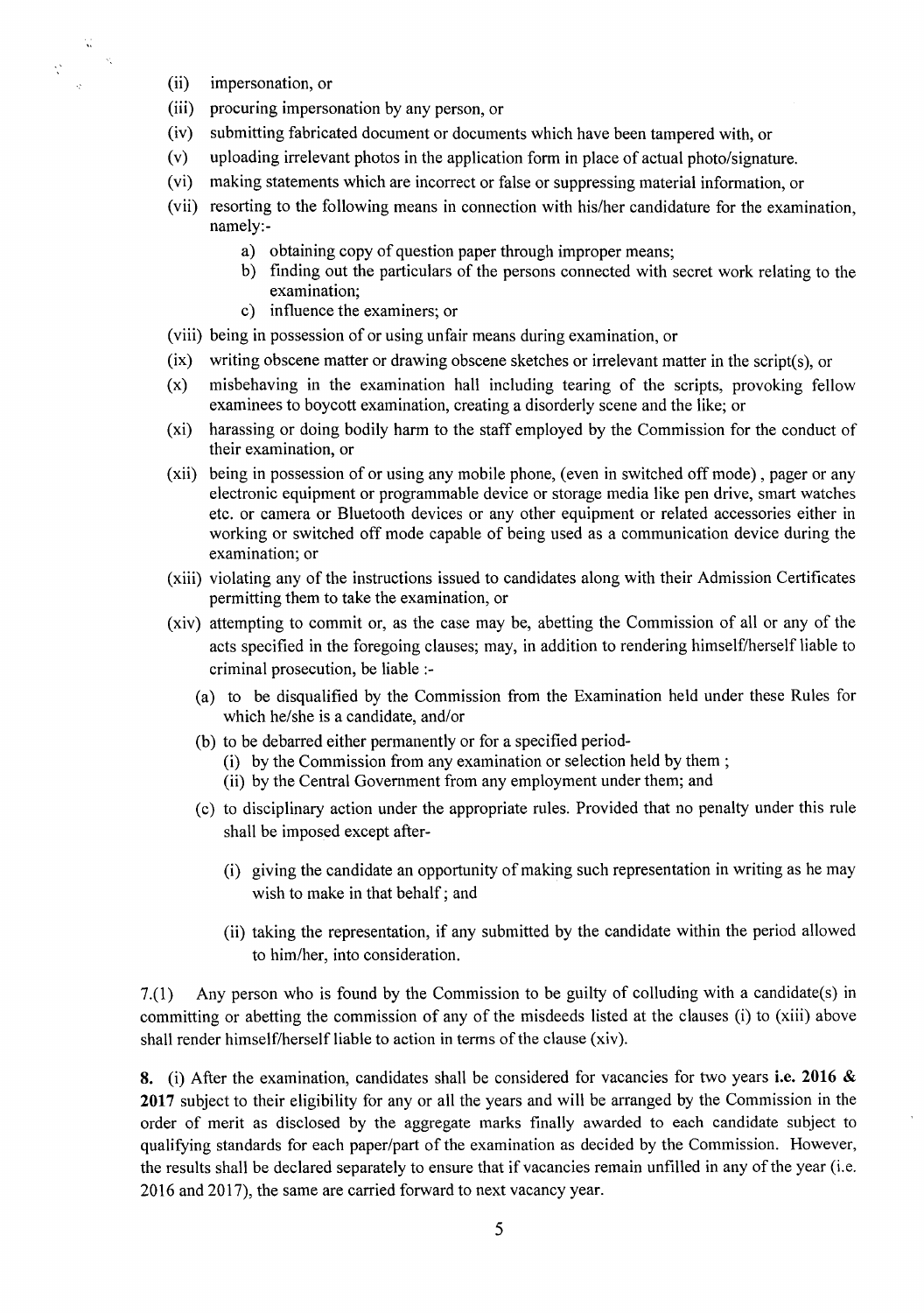Year wise and category wise merit lists for inclusion in the respective Select List will be based on the number of vacancies, candidate's merit and choice (preference of year and category, as eligible) as indicated by the **candidate** and fulfillment of all other eligibility conditions. The Commission reserves the right to fix minimum qualifying standards for any or all stage(s) or paper(s) of the Examination.

X

Where a candidate would have otherwise qualified on the basis of aggregate merit/marks in more than one category and/or year of consideration, his/her inclusion in a particular select list will depend on the category- year combination that becomes available based on the candidate's choice exercised at the relevant time. Therefore, based on his/her merit, and subject to vacancy position and other eligibility conditions, a candidate will be placed in the appropriate select list (category and year) factoring his/her preference. If a candidate's name is included in the select list for a particular category for a particular year, his/her name will not be considered for inclusion in other list(s).

Vacancies remaining unfilled in any of the years  $(2016 \& 2017)$  due to non-availability of suitable/qualified candidates, will be carried forward to the next Vacancy year for Category I, III, IV, VII, VIII and IX. This provision will not be applicable for Category VI. In case of candidates appearing for Category II & V, only vacancies reserved for SC/ST Category candidates remaining unfilled in any of the years (2016, 2017) due to non-availability of selected/qualified candidates will be carried forward to the next examination,

(ii) The final selection of the candidates including candidates belonging to the Scheduled Castes and the Scheduled Tribes for inclusion in the Select List for each category will be decided based on the guidelines to be issued by the Department of Personnel & Training as per the outcome of the pending litigation in **SLP (C) No.30621/2011 and SLP (C) No.31288/2017.** 

**Note:** - Candidate should clearly understand that this is a competitive and not a qualifying examination. The number of persons to be included in each Select List on the result of the examination is entirely within the competence of Government to decide. No candidate will therefore have any claim for inclusion in the Select List on the basis of his/her performance in this Examination as a matter of right.

9. The form and manner of communication of the result of the examination to individual candidates shall be decided by the Commission in their discretion and the Commission will not enter into correspondence with them regarding the result.

10. Success in the examination confers no right to selection unless Government are satisfied after such enquiry as may be considered necessary, that the candidate, having regard to his/her conduct in service, is eligible and suitable in all respects for selection

Provided that the decision as to ineligibility for selection in the case of any candidate recommended for selection by the Commission shall be taken in consultation with the Commission.

11. A candidate who after applying for admission to the examination or after appearing at it, resigns his/her appointment or otherwise quits the service or severs his/her connection with it or whose services are terminated by his/her Department or who is appointed to an ex-cadre post or to another Service on 'transfer' and does not have a lien in the Assistant Section Officers' Grades of the Central Secretariat Service/Railway Board Secretariat Service/I.B./ or Stenographer Grade-C of the Central Secretariat Stenographers' Service/Railway Board Secretariat Stenographers' Service/Grade II of I.B. Stenographers' Service/Armed Forces Headquarters Stenographers' Service or any post in the Indian Foreign Service, Branch 'B' will not be eligible for appointment on the result of this examination.

 $J$ uptiu This, however, does not apply to a person who has been appointed on deputation to an ex-cadre post with the approval of the competent authority.

(Deepti Umashankar)<br>
Government of India **Additional Secretary to the Government of India**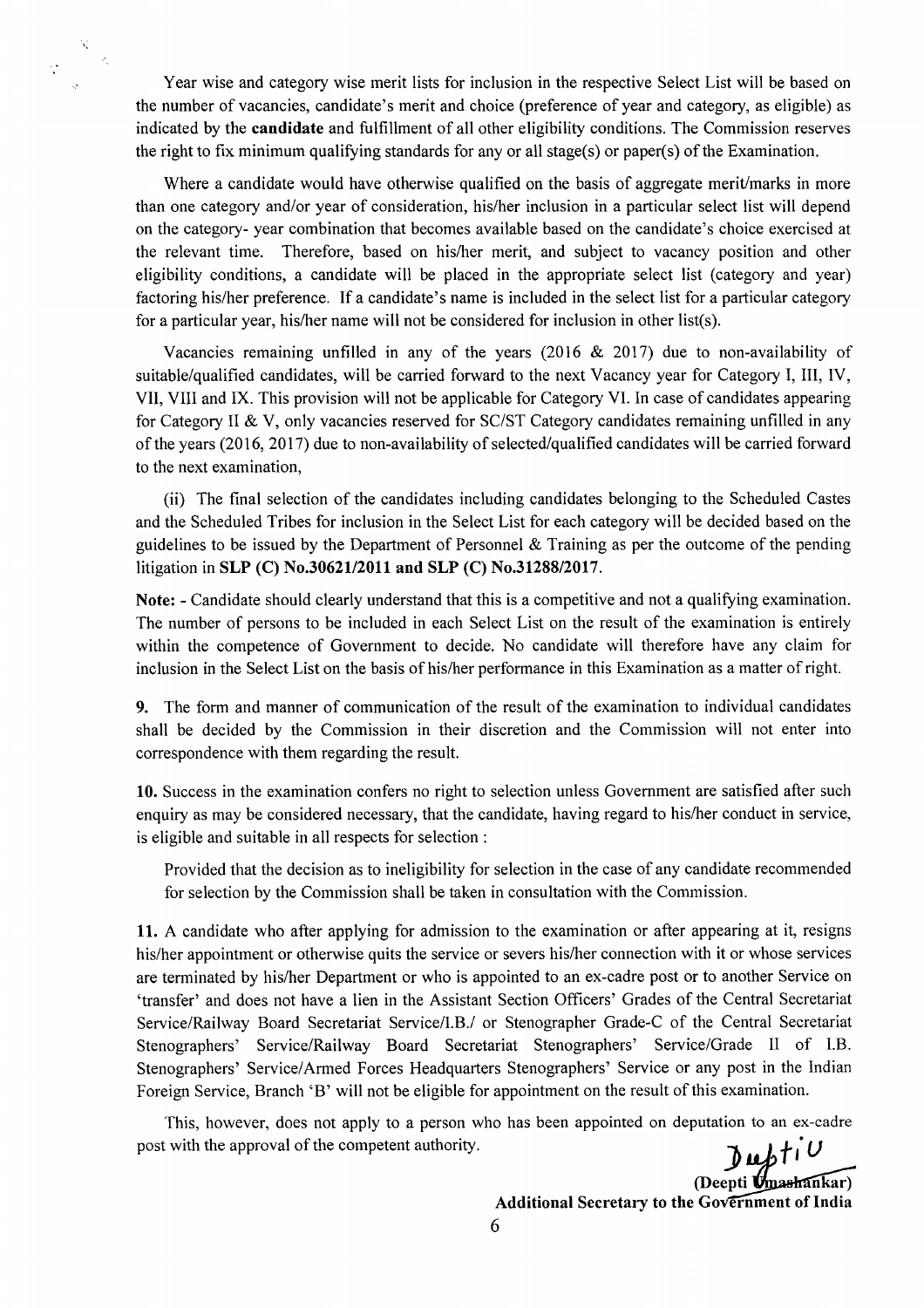## **APPENDIX**

The examination shall be conducted according to the following plan:-

# **Part!**

 $\frac{1}{2}$ 

(a) Written examination carrying maximum of 500 marks in the subjects as shown in para 2 below.

b) A qualifying Shorthand test in Hindi or English at 100 w.p.m.

Note I- All the candidates competing for Categories IV, V, VI, VII and IX will be required to take qualifying shorthand test at the time of the written examination. However, evaluation of record of service will be done of only those candidates who qualify both in the written examination as well as in the Shorthand Test.

Note II. Candidates will be required to transcribe their shorthand notes on Computers (PCs) which will be provided at the Examination centre by the Commission.

## **Part II**

Evaluation of record of service carrying a maximum of 100 marks of candidates:-

(i) who obtain such minimum qualifying marks in the written examination as may be fixed by the Commission in their discretion (for categories I, II, III and VIII); and

(ii) who obtain such minimum qualifying marks in the written examination and the shorthand test as may be fixed by the Commission in their discretion (for Categories IV, V, VI, VII and IX).

Note 1: Marks obtained in evaluation of record of service (i.e. APARs of the officers available to the Assessment Board at the time of its meeting) will be counted for ranking. Once the APARs have been evaluated by the Assessment Boards, no request for its reassessment will be entertained under any circumstances including a change in APAR grading, etc. at a subsequent date.

Note 2: There shall be a minimum of 40% (forty percent) marks in the evaluation of record of service. Therefore, such candidates who obtain less than 40% (forty percent) marks in the evaluation of record of service will not be considered for ranking.

2. The subjects, in which the candidates competing for different categories of services will be required to take the written examination, will be as follows:--

| Paper          | Subject                                                                                                                                                                                                        | Type of   | Max.         | Duration |
|----------------|----------------------------------------------------------------------------------------------------------------------------------------------------------------------------------------------------------------|-----------|--------------|----------|
| No.            |                                                                                                                                                                                                                | Paper     | <b>Marks</b> |          |
|                | General Studies & General Knowledge<br>of Constitution of India and Machinery<br>of Government, Practice and Procedures<br>in Parliament and Knowledge of RTI<br>Act, 2005.                                    | Objective | 150          | $2$ Hrs. |
| $\overline{2}$ | Procedure and Practice in the Govt. of<br>India Secretariat and attached offices<br>and General Financial and Service Rules<br>duly taking into account the requirement<br>of relevant categories of services. | Objective | 150          | $2$ Hrs. |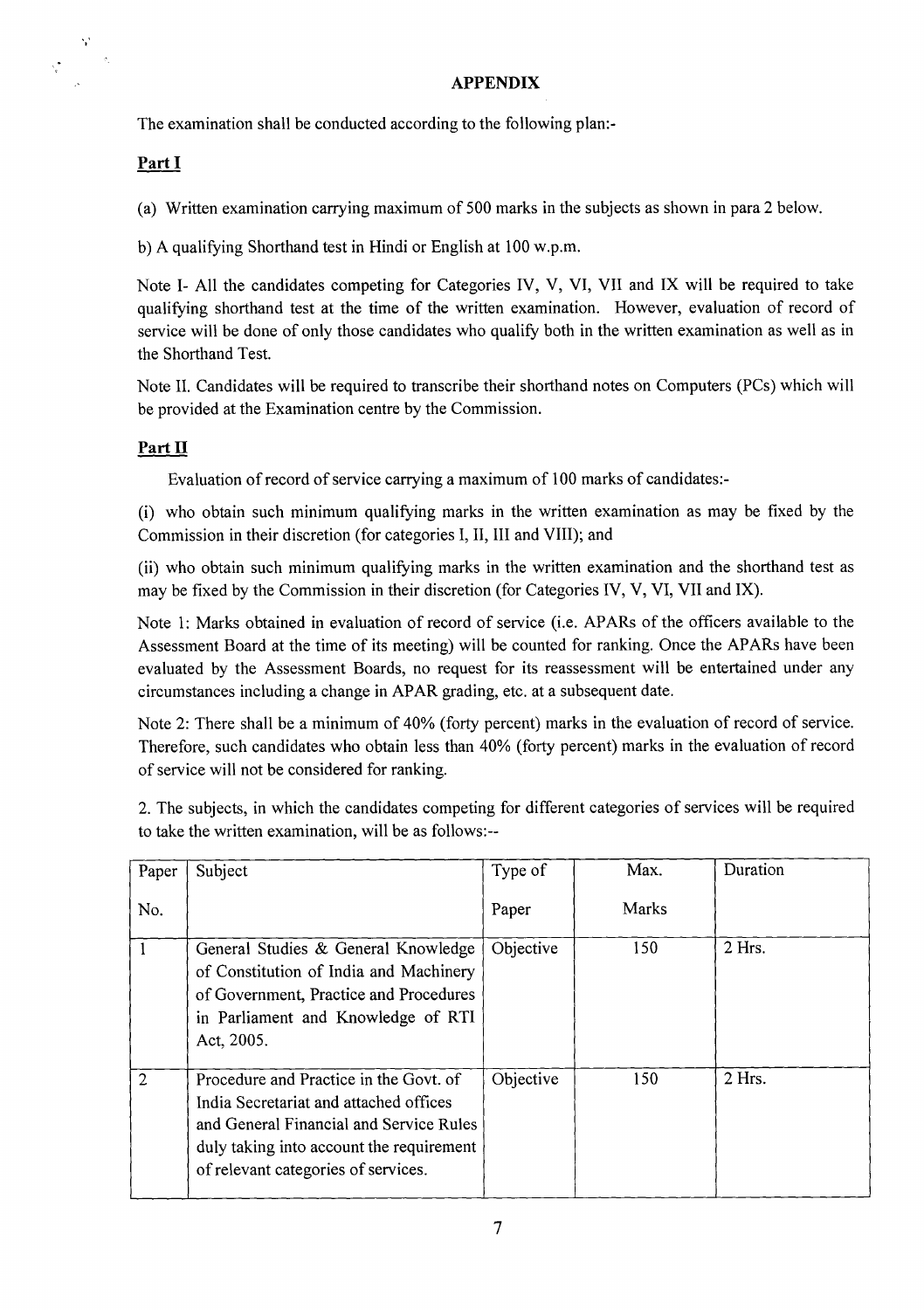| Noting and Drafting, Precis writing | Subjective | 200 | 3 Hrs. |
|-------------------------------------|------------|-----|--------|
|                                     |            |     |        |
| Evaluation of record of Service     |            | 100 |        |
|                                     |            |     |        |

**Total Marks** - **600** 

 $\ddot{u}$  $\mathcal{A}$ 

#### **3. Penalty for wrong answers (in Objective Type Papers)**

## **THERE WILL BE PENALTY (NEGATWE MARKING) FOR WRONG ANSWERS MARKED BY A CANDIDATE IN THE OBJECTiVE TYPE QUESTION PAPERS.**

(i) There are four alternatives for the answer to every question. For each question for which a wrong answer has been given by the candidate, one third of the marks assigned to that question will be deducted as penalty.

(ii) If a candidate gives more than one answer, it will be treated as a wrong answer even if one of the given answers happens to be correct and there will be same penalty as above for that question.

(iii) If a question is left blank, i.e., no answer is given by the candidate, there will be no penalty for that question.

4. Syllabi for the Examination will be as shown in the schedule.

5. Candidates are allowed the option to answer the Noting and Drafting, Precis Writing paper either in Hindi (Devanagari) or in English. All the three question papers/test booklets will be set both in Hindi and English.

Note 1: Candidates desirous of exercising the option to answer the Noting and Drafting, Precis Writing paper in Hindi (Devanagari) should indicate their intention to do so in relevant column of on-line Application Form; otherwise it would be assumed that they would answer the aforesaid paper in English. The option once exercised shall be treated as final and no request for alteration in the said column shall be entertained.

Note 2: Candidates exercising the option to answer the paper in Hindi (Devanagari) may, if they so desire, give English version within brackets of the description of the technical terms, if any, in addition to the Hindi version.

Note 3: If a medium other than the one indicated by the candidate in the application form is used to write the answer in the examination, the paper of such candidates will not be evaluated.

6. The shorthand test in English/Hindi would comprise dictation test at the speed of 100 words per minute of ten minutes which the candidate will be required to transcribe in 40/55 minutes.

7. Candidates must write the papers in their own hand. In no circumstances they will be allowed the help of a scribe to write the answers for them.

8. Appearance of candidates in all the three papers is a must for qualifying in the examination. The **Commission** has the discretion to fix minimum qualifying marks in any or all the subjects of the examination.

9. Marks will not be allotted for mere superficial knowledge.

10. Deduction upto 5% of the maximum marks in the written subject will be made for illegible handwriting.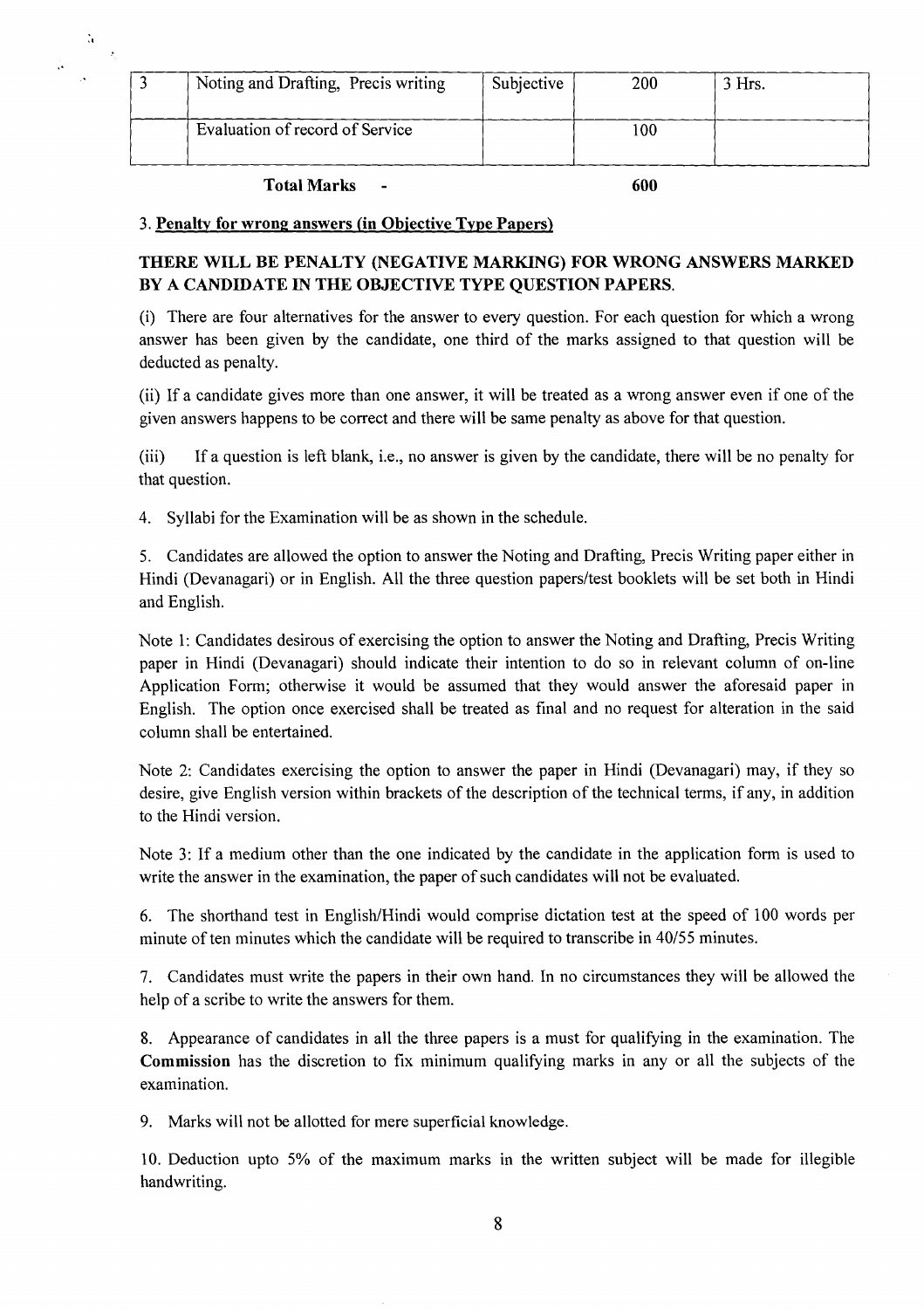11. Credit will be given for orderly, effective and exact expression combined with due economy of words in the subjective paper.

12. Candidates should use only international form of Indian numerals (e.g. 1, 2, 3, 4, 5, 6 etc.) while answering Paper - III.

#### **SCHEDULE**

### **Syllabi for examination**

WHERE KHOWLEDGE OF THE RULES, ORDERS, INSTRUCTIONS ETC. IS REQUIRED, CANDIDATES WILL BE EXPECTED TO BE CONVERSANT WITH AMENDMENTS ISSUED UP TO THE DATE OF NOTIFICATION OF THIS EXAMINATION.

#### **PAPER—I**

The paper will cover subjects of interest and importance in the present day. Questions will be set to test knowledge of the broad salient features of the Five Year Plans, Indian Economy and major Developmental Schemes as also intelligence awareness of current affairs both national and international.

A broad knowledge of the following aspects will also be expected:

- (i) The principles of the Constitution of India
- (ii) Rules of procedure and Conduct of Business in Lok Sabha and Rajya Sabha
- (iii) The organization of the machinery of the Govt. of India, Designation and allocation of subjects between Ministries, Departments and Attached & Subordinate Offices and their relation inter se.
- (iv) RTI Act, 2005.

#### **PAPER -II**

This paper is intended to be intensive and detailed test in methods and procedure of work in the Government of India Secretariat and attached offices. Detailed knowledge of General Financial and Service Rules viz., Conduct Rules, Leave Rules, TA Rules etc. will be tested. A list of Reference Books (which are however not exhaustive) are recommended -

### **(for Category I, IV,VIII & IX)**

- 1. Manual of office procedure (latest edition)
- 2. Notes on office procedure issued by the Institute of Secretarial Training and Management.
- 3. Handbook of orders regarding use of Hindi for official purpose of the Union issued by the Ministry of Home Affairs. (for Category I & IV only)
- 4. Fundamental and Supplementary Rules (A.G.P.&T's compilation, Chaudhury's compilation, Swamy's compilation).
- 5. The Central Civil Services (Pension) Rules.
- 6. The Central Civil Services (Conduct) Rules.
- 7. The Central Civil Services (Classification, Control and Appeal) Rules.
- 8. Central Civil Service (Leave) Rules.
- 9. Compilation of the General Financial Rules, (Revised and Enlarged).
- 10. Delegation of Financial Power Rules.
- 11. Intelligence Bureau Standing Orders (for Category VIII only).